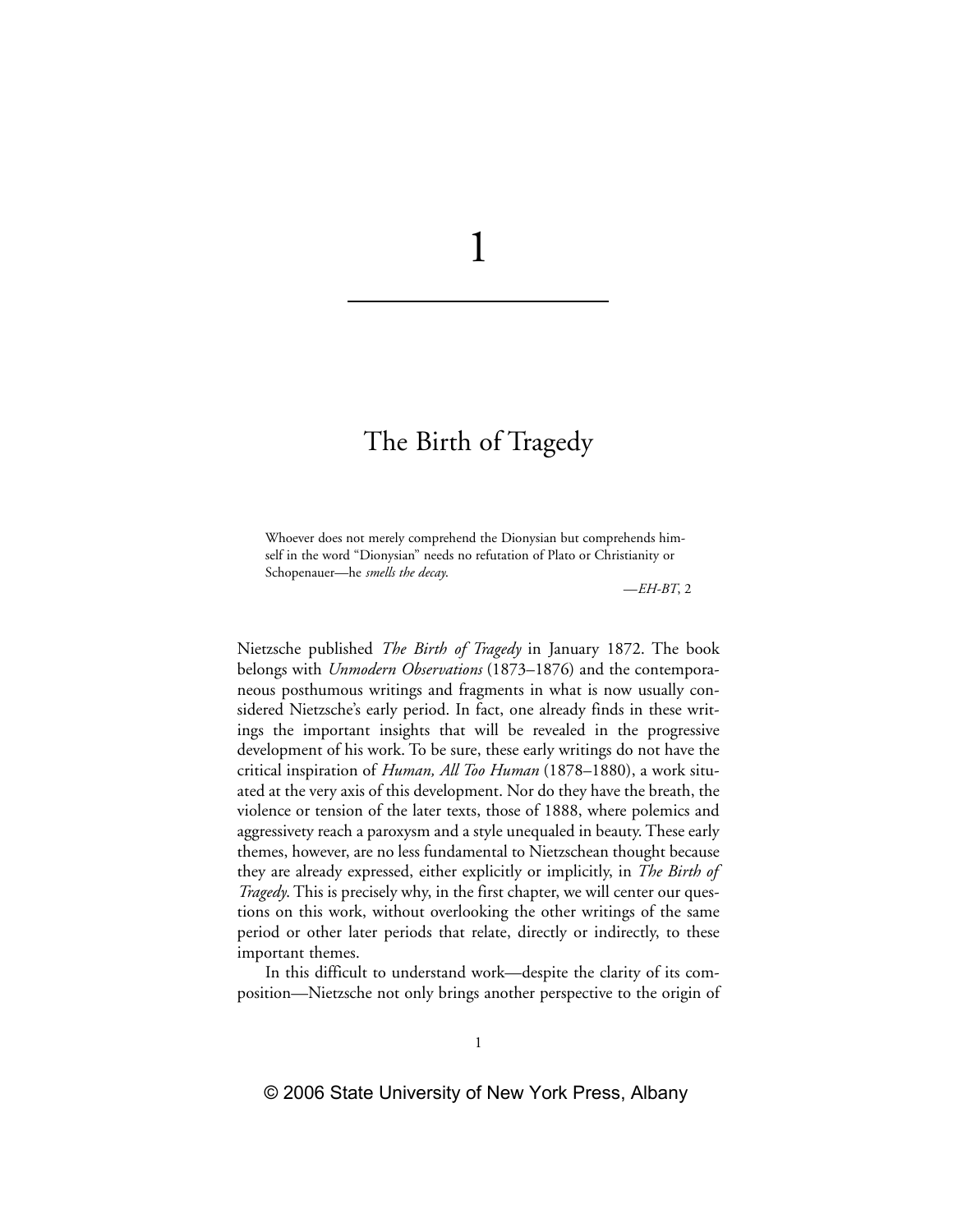tragedy, but he also asserts, with remarkably original insights, the relations between art and science, Greek civilization and the modern era, and tragic wisdom and theoretical knowledge. Indeed, the question of tragic wisdom insofar as it is an affirmation of life, the *Yes*, is even of greater importance to Nietzsche than the origin of tragedy and the opposition between Apollo and Dionysus. "What is essential to that theory—asserts Nietzsche sixteen years later—is the conception of art in its relation to life. One sees there, as much psychologically as physiologically, the great *stimulant*, what *drives* one eternally to life, to eternal life . . ."<sup>1</sup>

Formally, *The Birth of Tragedy* consists of twenty-five chapters or sections. The first six sections are introductory and not of particular interest stylistically. The heart of the work can be found in sections 7 through 15. They treat the birth and the death of tragedy. With Socrates as the principal adversary, these sections focus on the relations between art and science, understood as dialectic, as logic and theory.<sup>2</sup> As Nietzsche himself even acknowledges:

The critique of Socrates constitutes the central part of the book. Socrates, the adversary of tragedy who destroys the demonic instincts art's preventive. Socratism, the great misunderstanding of the life of art, representing morality, dialectics, the frugality of the theoretician, a form of lassitude: the famous Greek serenity is only a *twilight* ...3

The nine following sections, with the exception of 24, appear quite meager in comparison with Nietzsche's philosophical genius. They obviously run counter to the new problematic that he will eventually introduce. Following a posthumous fragment, it seems that Nietzsche intended to finish the first work at section 14: "'Socrates, practice music?,' as the final chapter."4 And, in fact, he regrets this most bitterly in an *Attempt at a Self-Criticism*, written sixteen years later:

But there is something far more worse in this book, something I now regret more than that I obscured and spoiled Dionysian premonitions with Schopenhauerian formulations: namely, that I *spoiled* the grandiose *Greek problem*, as it had risen before my eyes, by introducing the most modern of problems! That I appended hopes where there was no ground for hope, where everything pointed all too plainly to an end! That on the basis of the latest German music I began to rave about "the German spirit" as if that were in the process even then of discovering and finding itself again.<sup>5</sup>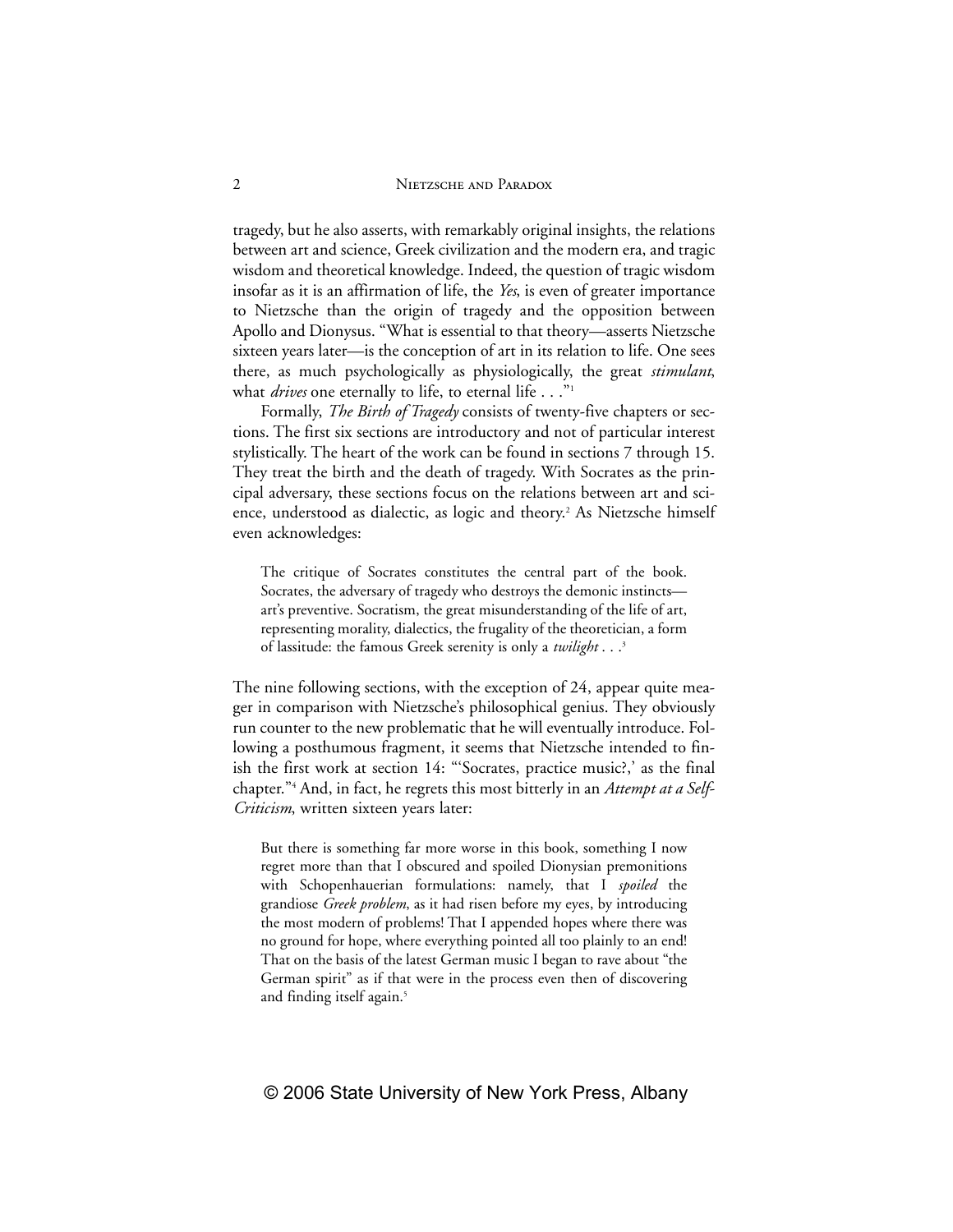Nietzsche was thus counting on the renewal of tragic wisdom, on the rebirth of Dionysian music through German music, "in its vast solar orbit from Bach to Beethoven, from Beethoven to Wagner."6 These latter considerations were too *modern*. They too readily accepted the imminent revival of Hellenic antiquity. They contributed to Wagnermania. They fueled and fomented as if they were a phenomenon of *ascendant* life and not a symptom of *decadence*. Nietzsche would say of the book in general:

To say it once more: today I find it an impossible book: I consider it badly written, ponderous, embarrassing, image-mad and image-confused, sentimental, and in places saccharine to the point of effeminacy, uneven in tempo, without the will to logical cleanliness, very convinced and therefore disdainful of proof, suspicious even of the *propriety* of proof, a book for initiates...7

What, then, are the challenges, what are the questions underlying the "metaphysics of the artist" and of that work that sets it forth through an aesthetic problematic? What reasons lead us to maintain, at this point, that it is a question of a relation of forces, of multiple forces that are made patently visible with the later, skillfully polemical writings? We now anticipate immediately that the aesthetic, cultural, metaphysical, and religious problems concealed by morality, express themselves only through a relation of forces and can only be thought through a thought that is itself *paradoxical*. This is what we will now try to elucidate.

### APOLLO AND DIONYSUS

Nietzsche opens the first chapter of *The Birth of Tragedy* with a statement that appears in some ways to be the primary intuition guiding the reader through his reflections on the origin and the death of tragic art: "We have gained much for the science of aesthetics, once we perceive not merely by logical inference, but with the immediate certainty of vision, that the continuous development of art is bound up with the *Apollonian* and *Dionysian* duality—just as procreation depends on the duality of the sexes, involving perpetual strife with only periodically intervening reconciliations."8 It is in fact these two deities that tie together the two worlds of Greek art: the Apollonian plastic art, and the Dionysian nonplastic art. Apollo is the god of beautiful illusion, of measured restraint, the sculptor god, the "glorious divine image of the *principium individuationis*, through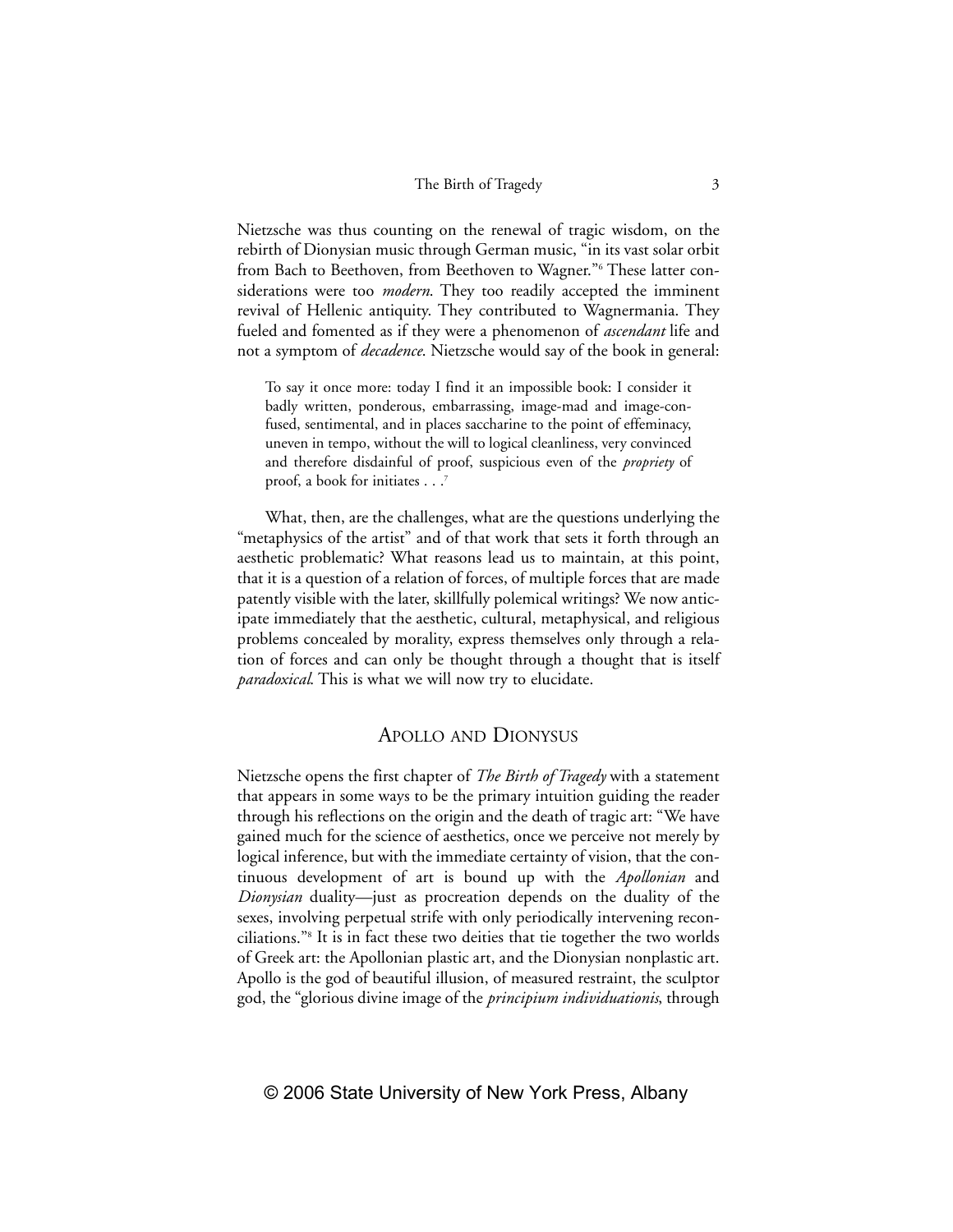whose gestures and eyes all the joy and wisdom of 'illusion,' together with its beauty, speak to us."9 To render these two impulses more accessible, Nietzsche represents them as two distinct aesthetic worlds: Apollo, that of the dream and Dionysus, that of intoxication and ecstacy which, through its own artistic power, breaks the bonds of the *principium individuationis* and makes manifest the most intimate ground of man, things, nature, and the primordially One.

A number of Nietzsche interpreters see in the opposition between Apollo and Dionysus a kind of dialectical progression in the course of which Dionysus takes on the bearing, assumes the attributes of Apollo, is set in opposition to Socrates so as to lead to a later and more fundamental opposition: "*Dionysus verses the Crucified*," a passage that closes *Ecce Homo*. Among these interpreters we find Gilles Deleuze and Walter Kaufmann. Deleuze sees in Nietzsche's work an anti-Hegelian project, while Kaufmann tries to turn Nietzsche into a "monistic dialectician." In a certain way, it is Nietzsche himself who favors these interpretations, for he admits in reference to *The Birth of Tragedy*: "it (this work) smells offensively Hegelian, and the cadaverous perfume of Schopenhauer sticks only to a few."10

In reality, *The Birth of Tragedy* does not present a uniform, regular, and continuous progression of these two opposed gods converging in a synthesis of Dionysus.<sup>11</sup> In fact, despite the terms and ideas of "duality" and "opposition" used in the text, a closer reading of *The Birth of Tragedy* would, rather, reveal a certain hesitation or refusal on Nietzsche's part to characterize either one of these two drives in an exclusive way, or to oppose them too simply. Thus, Dionysus "In his existence as a dismembered god, . . . possesses the dual nature of a cruel, barbarized demon and a mild, gentle ruler."12 But this does not apply only to Dionysus; Apollo, too, connected to the spell of the beautiful illusion, is clothed in fearful and appalling attributes.<sup>13</sup> Now separate, now together, here in open struggle, there reconciled, these two gods nevertheless bear common traits of one through the other, of one in the other. Although the Dionysian appears in the Greek Apollonian as "titanic" and "barbaric," he is incapable of dissimulating the affinity that is attached to that very ground he rejects: "And behold: Apollo could not live without Dionysus! The 'titanic' and 'barbaric' were in the last analysis as necessary as the Apollonian!"<sup>14</sup> Apollo, of course, appears as the principle of individuation, by which he carries out the ends of the primordially One and achieves, through the illusion he creates in tragedy, the victory over the Dionysian,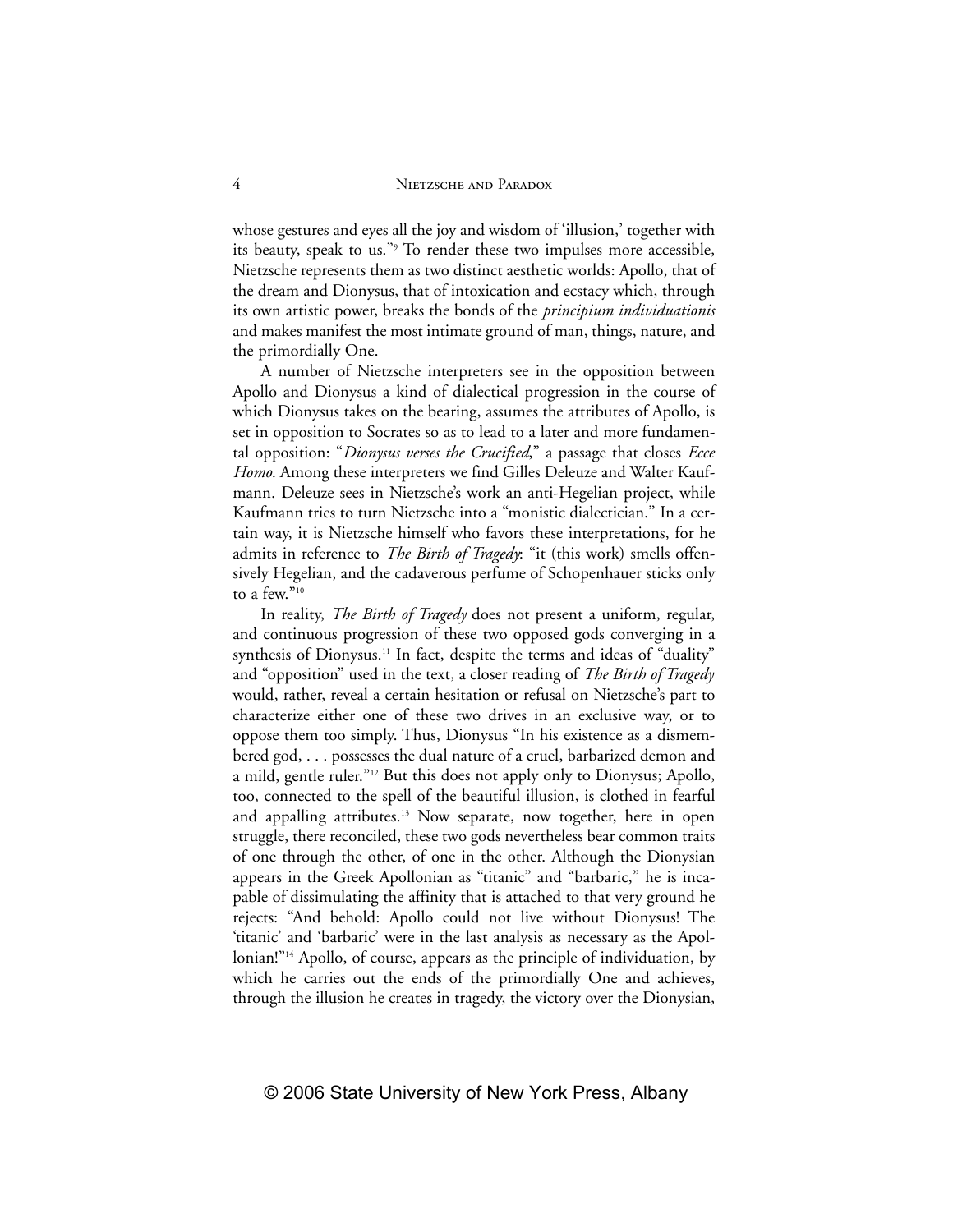that is, over the primordial element in music. Yet it is of no small importance that this illusion is broken and annihilated; it is as if the destruction of the visible was the very condition necessary to open access to the heart of true being: "And thus the Apollonian illusion reveals itself as what it really is—the veiling during the performance of the tragedy of the real Dionysian effect; but the latter is so powerful that it ends by forcing the Apollonian drama itself into a sphere where it begins to speak with Dionysian wisdom and even denies itself and its Apollonian visibility."<sup>15</sup> And yet, the accord by which tragedy is achieved could never be known without the interaction of these two realms of art: that of Apollo and that of Dionysus.

Schopenhauer's influence and that of Kant—by way of his influence on Schopenhauer—run throughout *The Birth of Tragedy*. Through Apollonian illusion and Dionysian music, tragic wisdom reveals the most intimate ground of things, nature, the willed one, and the primordially One. Moreover, Dionysian music appears to us as the mirror of the universal will, for the eternal truth that springs from the will itself is reflected and reproduced in it. But in chapter 5, Nietzsche already distances himself from Schopenhauer, and in chapter 7, his own position is even more clearly articulated. Here he proposes that the metaphysical comfort embodied in tragedy and which is incarnated in the satyric chorus is pure pleasure—pleasure in its indestructible power that, despite the changing character of phenomena, affirms life. To be sure, the profound Hellene who the chorus comforts and who looks boldly into the terrible destructive forces of history and nature, courts the danger "of longing for a *Buddhistic negation* of the will."16 But art comes to his rescue, it saves him: "Art saves him, and through art-life."<sup>17</sup> For Nietzsche, then, art admits of the universal suffering, accepts and assumes it, but transfigures it in the affirmation, in the *Yes* to life. This is why fifteen years later he would say: "Tragic art, rich in these two experiences, is defined as the reconciliation of Apollo and Dionysus. Dionysus imparts the most profound meaning to appearance, and that appearance can nevertheless be denied with *sensual pleasure*. This is directed, like the tragic vision of the world, against the Schopenhauerean doctrine of *resignation*."18

In the later chapters, Nietzsche will no longer be content to question the relations between the Apollonian and Dionysian, nor will he settle on merely establishing that tragedy reproduces the universal will, where the artist and Dionysian spectator look boldly into the primordially One and transfigure suffering through art. It would be a further step for him to try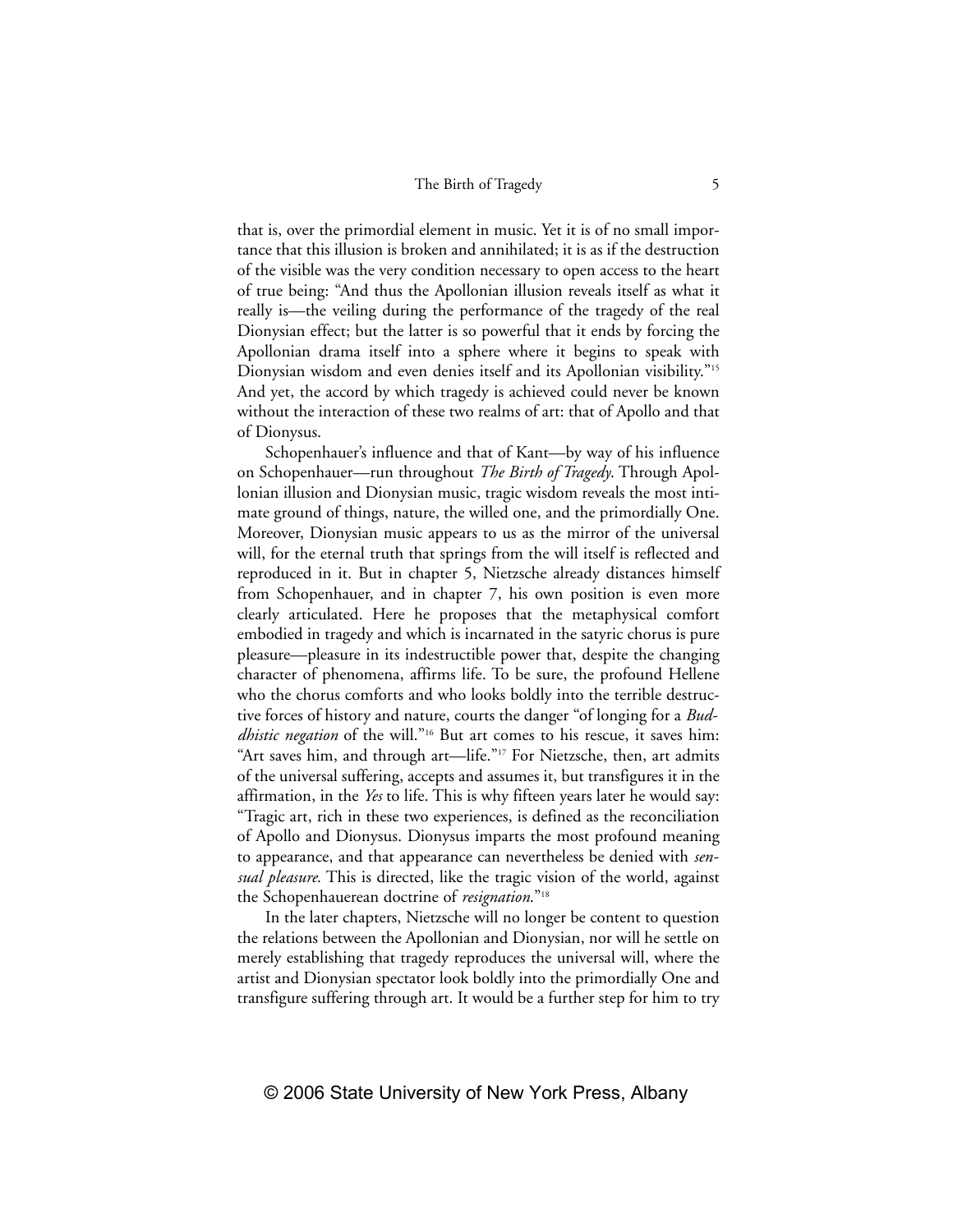to grasp that original phenomenon that is Dionysian art and to understand what constitutes the pleasure we experience through this type of art.

Indeed, in the musical tragedy, where Apollonian art is perfected by justifying the world of individuation, the spectator contemplates the world transfigured on the stage, and yet he denies it: "He sees the tragic hero before him in epic clearness and beauty, and nevertheless rejoices in his annihilation. . . . He sees more extensively and profoundly than ever, and yet wishes he were blind."19 But the tragic artist also creates the figures that his Dionysian drive devours, so as to foreshadow, behind the annihilation of the phenomenal world, "the highest artistic primal joy, in the bosom of the primordially One."20

But Nietzsche wants to avoid any moral account regarding the pleasure one feels before the world of the stage, even given the fact that for most, as in the case of aesthetics, it is often under the effect of moral delight, of a catharsis or a consolation that the tragic myth appears. For him, tragedy is not a "pathological discharge," but, rather, a form of superior art. And it is only in the sphere of aesthetics itself that he can find an explanation of the pleasure peculiar to tragedy. "How can the ugly and the disharmonic, the content of the tragic myth, stimulate aesthetic pleasure?"21

To resolve this difficult problem, Nietzsche resorts to musical dissonance, since music is the language most apt to reproduce the universal will, to manifest the ground of things and to confirm that *the world and existence can only be justified as aesthetic phenomena*. With this as support, Nietzsche will go on to state that the pleasure aroused by the tragic myth and that provoked by dissonance has a common origin (*Heimat*), that is, the Dionysian. This knowledge, combined with the primordial delight (*Urlust*) experienced in suffering, gives rise to music and tragic myth. An experience comparable to what occurs in the use of musical dissonance also appears in tragedy. There, we wish to see all while desiring to get beyond the visible, and in music one experiences the desire to hear and at the same time go beyond the audible. This experience of the destruction of visibility and audibility as a condition of and passageway to primordial delight (*Urlust*), or more precisely, that destruction being itself a pleasure, is reaffirmed in a posthumous fragment of 1888, which reads: "In the same way, pleasure is given far more primitively than pain. Pain, in such a case, is only contingent, an after-affect of pleasure (of the will to become, to grow, to shape, that is, to *create*. But this act of creation also includes destruction.)."22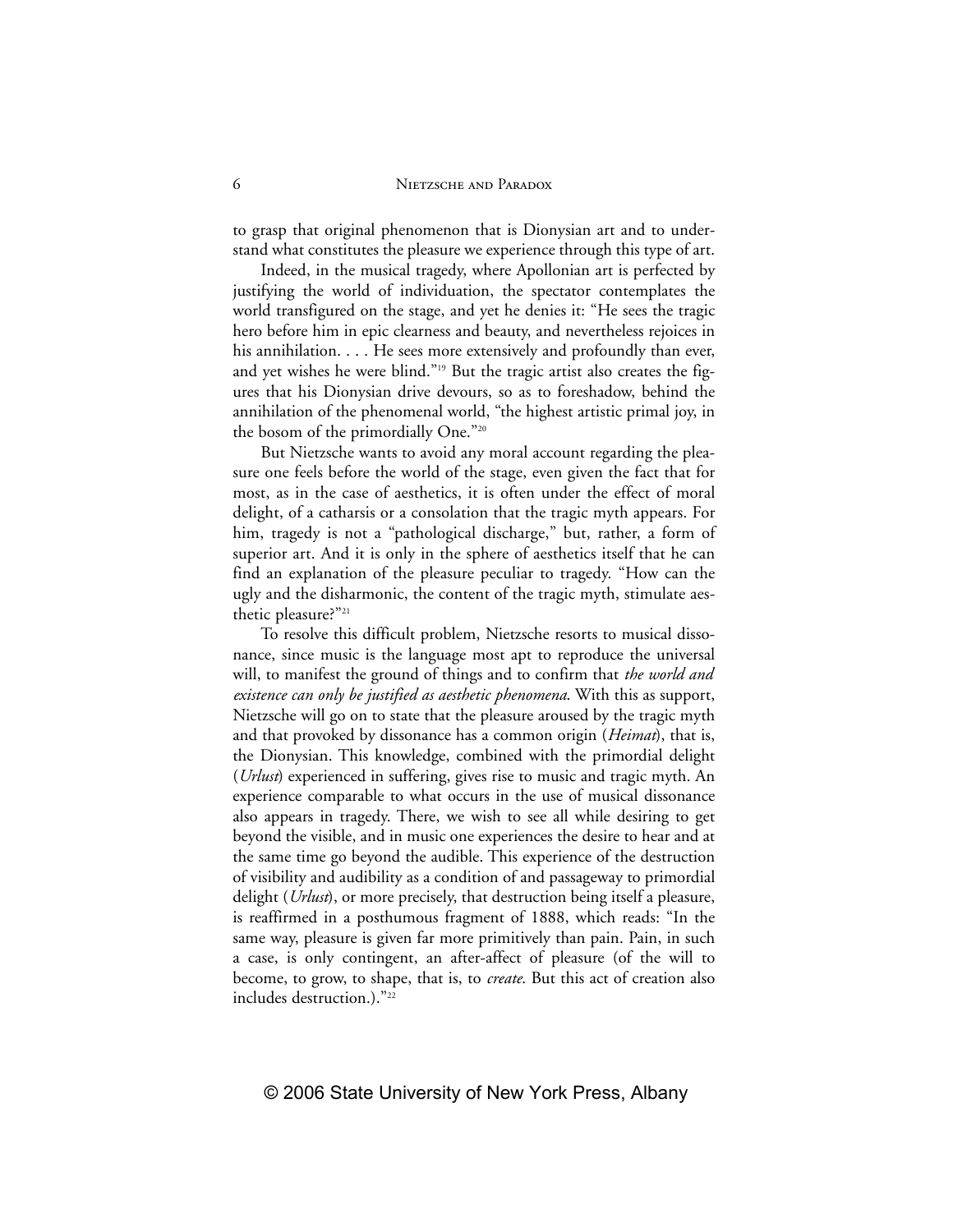This is why, in *The Birth of Tragedy*, Nietzsche links the Dionysian state with that "striving for the infinite," that "wing beat of longing" that accompanies the highest state of pleasure. It is Dionysus who, through the play of the construction and destruction of the phenomenal world, opens a passageway to primordial delight. But this construction-destruction is itself delight, for, like in Heraclitus, the world-building force can be compared to a playing child who places stones here and there, and builds sand hills only to overturn them again.<sup>23</sup> Thus, for Dionysus, the world is a huge backgammon game, the kingdom of a child, who overturns and builds and overturns anew. This is the incessant desire to become, to create and to destroy in voluptuous delight. "In the same way, pleasure is given far more primitively than pain. Pain, in such a case, is only contingent, an after-affect of the will to pleasure (of the will to become, to grow, to shape, that is, to *create*). But this act of creation also includes destruction."24 In this sense appearance becomes a provisional solution, grasping each moment, denied each moment, sought after when it is denied, in affirmation and will. This is a succession of visions and transfigurations that are promulgated eternally and can never be overcome.

This conception of art as play, introduced by Nietzsche in *The Birth of Tragedy*, will be unique to him and developed up to the point of his later writings: art as the play of deception, as illusion, fiction and lie; art as the great stimulant of life, as the great *Yes* to life. In fact, the will to appearance is, for Nietzsche, more profound, more originary, and more primitive than the will to be: "and being itself is only a form of the will to illusion."25 Apollo and Dionysus are thus presented in the *Birth of Tragedy* in opposition and reconciled, one assuming the traits of the other, taking part in the attributes of the other, in an exchange that is continuously regenerated, continuously renewed. This is why Aeschylus's Prometheus wears both the mask of Apollo and Dionysus: the titanic effort to carry humanity higher and higher, farther and farther constitutes, for Nietzsche, the common trait between the Promethian and the Dionysian, whereas in his profound demand for justice, Aeschylus also reveals Prometheus's paternal descent from Apollo, the god of just limits and established measures. This Promethian nature is the bearer of both Dionysian and Apollonian attributes, expressed by Nietzche in the conception: "All that exists is just and unjust and equally justified in both."26

Even if the name Apollo is blurred as the early work progresses, and fades away much to Dionysus's profit, this does not imply absolutely a determination on Nietzsche's part to show the shift of these two forces as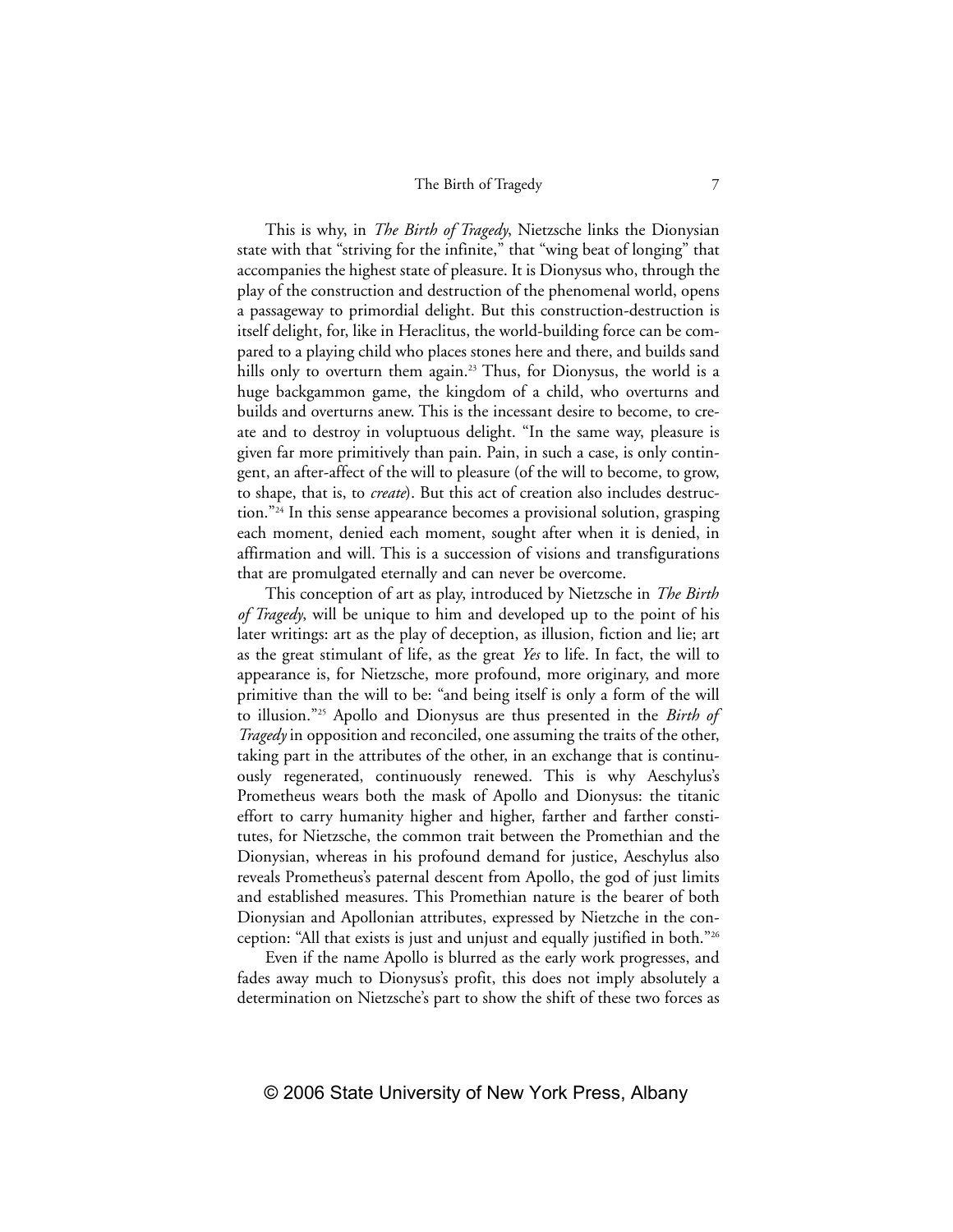a movement toward Absolute Knowing—a movement where Dionysus would represent the synthesis that would redeem Apollo as the *one* of these moments. Even so, there are a number of interpreters who try to affix a design to these two drives that sustains a certain reading of Hegel. It is as if Nietzsche's work could only be understood as a reaction in favor of or against Hegel, for or against the dialectic.

Thus, for Gilles Deleuze, the antithesis Dionysus-Apollo will be replaced by the complementary Dionysus-Ariadne, and the opposition Dionysus-Socrates will be substituted for a more fundamental one, that which closes *Ecce Homo*: "Dionysus versus the Crucified. . . . . "27 At another level of interpretation, but fully utilizing Hegelian concepts that contrast largely with the aims, method and development central to Nietzsche, Bernard Pautrat asserts: "The more one moves away from the strict problematic of *The Birth*—and of its ontological 'ground'—the greater the stress on the one of the couple's terms, to the point of the *complete effacement* of the other. In the later texts, where the idea of the Dionysusphilosopher is developed, the name of Apollo is virtually absent, simply because it has become useless."28 Thus: "There is no Apollo-philosopher to the extent there is never something else, where Platonism has not ceased to be the way of thinking. Now, what allows us to say that Platonism has always been the Apollonianism of thought, is that 'philosophical Dionysianism' which constitutes the Dionysian or tragic text, which recognizes in itself the power and the law of difference-in-itself, and thus welcomes Apollo as the name of one of these moments."29

Even more remarkably, however, in later text (Spring 1888), which forms part of a series of reflections on *The Birth of Tragedy*, Nietzsche continues to examine the ambiguous character of these two forces:

This antinomic character of the Dionysian and Apollonian in the interior of the Greek soul is one of the great enigmas—in view of Greek genius—to which Nietzsche is drawn. At bottom, Nietzsche has tried to divine precisely why the Greek Apollonian became necessarily born out of a Dionysian subsoil; why the Greek Dionysian had to become Apollonian, that is, to destroy its will to monstrosity, multiplicity, chance and to turn against a will to measure, simplicity, harmonious integration in a rule and a conception. The unmeasurable, the savage, the Asiatic is the ground of his character: the courage of the Greek lies in his struggle against what he has of the Asiatic: beauty has not been given to him, no more than logic, or the natural evidence of morality—beauty has been conquered, willed, taken by force; it is his victory . . .<sup>30</sup>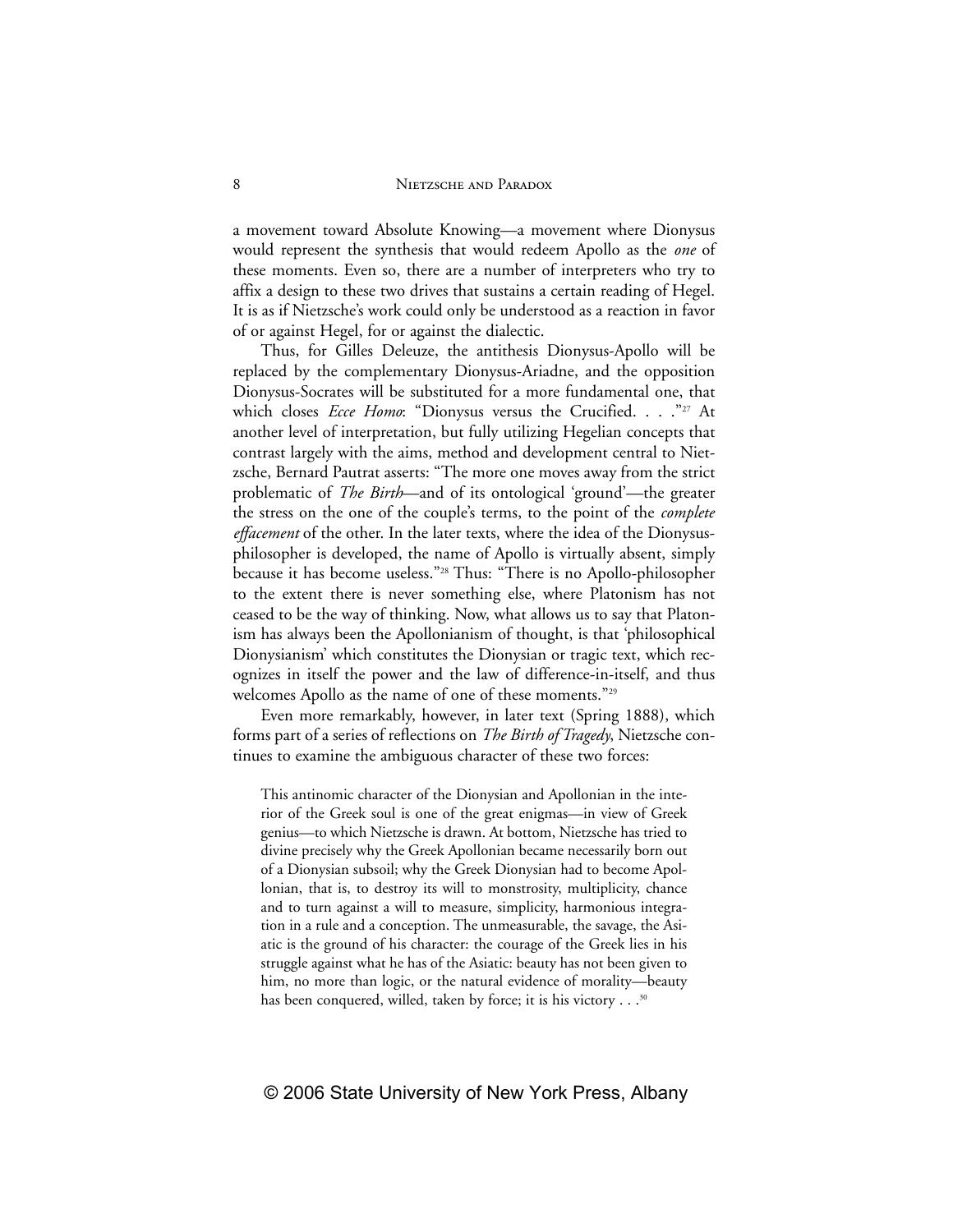This text demonstrates how Nietzsche himself refused to privilege one of these two forces to the exclusion of the other, or to purely and simply oppose them, though they more often express themselves in opposition or in open struggle. But the hostility is a way in which one recognizes oneself in difference. Here again Nietzsche accentuates their ambiguous character, as well as the flux and reflux that they maintain by relation to one another, the one unable to overcome the other, to live, to conceive without the other. This is why the Apollonian can only be born of Dionysian basis, a savage ground, the will to multiplicity, to chance, to disrupting, and to the unmeasured. The Dionysus-philosopher of the later texts—where Apollo appears to Pautrat as one of the moments overcome in the progress of the Spirit, and Dionysus as the Concept realized—is the Dionysus who guards over the ambiguous traits, both those of Apollo and Dionysus. Thus, one will find in *Twilight of the Idols*, also written in 1888, a portrait of Goethe painted in a wide variety of colors, which recalls the mixture and shimmering of colors constantly at play between these two drives. This portrait, which is cast in a rhetorical effusion rarely seen in the later works, ends in Nietzsche designating Goethe as a "spirit who has become free" and "stands amid the cosmos with a joyous and trusting fatalism. . . ." And he concludes: "Such a faith, however, is the highest of all possible faiths: I have baptized it with the name of *Dionysus*."31

This elaboration of the Dionysian phenomenon, as it appears in the later writings, rejoins, through changes and developments at work in Nietzschean thought, what was already expressed, either implicitly or explicitly, in *The Birth of Tragedy* and other related texts: an affirmative life force, Dionysus presented as the god of the overabundance of forces, through whom the good Hellene will be assured—thanks to the mysteries of sexuality—the eternal return of life, the triumphant *Yes* to life, and eternal life itself.

If there is a problem that haunted Nietzsche, it is that of the relation of forces and that of creation and destruction. But one cannot conceive creation and destruction in the Nietzschean oeuvre apart from this relation of forces. Nonetheless, how could a force or forces be able to assert themselves in difference while at the same time affirm that difference, or, in the case of nihilism, turn around against themselves?

As his prophet Zarathustra, the later Dionysus effectively possesses this power to embrace all spaces, to stride, swiftly, across all expanses, to descend to the lowest depths and ascend to the greatest heights, with playfulness and mischievousness, with grace and seriousness, the soul overflowing, open to willing-life and willing to become.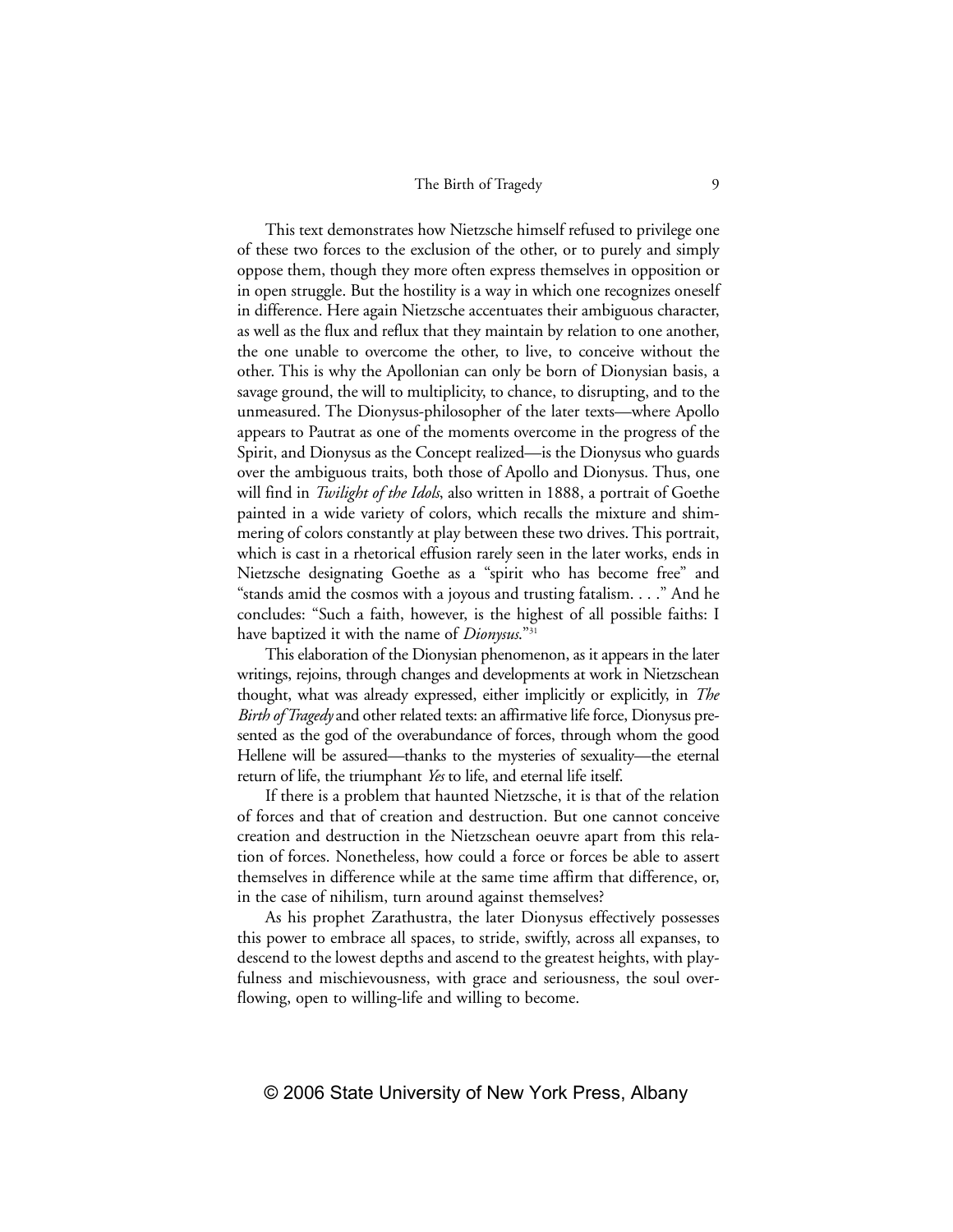*But that is the concept of Dionysus himself*—. Another consideration leads to the very same result. The psychological problem in the type that is Zarathustra is how he that says No and *does* No to an unheard-of degree, to everything to which one has so far said Yes, can nevertheless be the opposite of a No-saying spirit; how the spirit who bears the heaviest fate, a fatality of a task, can nevertheless be the lightest and most transcendent—Zarathustra is a dancer—how he that has the hardest, most terrible insight into reality, that has thought the "most abysmal idea," nevertheless does not consider it an objection to existence, not even to its eternal recurrence—but rather one reason more for being himself the eternal Yes to all things, "the tremendous, unbounded saying Yes and Amen."—"Into the abysses I still carry the blessings of my saying Yes."—*But this is the concept of Dionysus once again*. 32

# JUSTIFICATION BY AESTHETICS AND THE QUESTION OF NATURE

Why did Nietzsche begin his philosophical work with an aesthetic problematic? Why does *The Birth of Tragedy* stress the fact that life, transfigured and affirmed by art, is the only satisfactory theodicy?

In fact, Nietzsche was often associated in his early period with the German Romantics. This was because the problematic of art was of primary importance in all his initial writings. But a sharper look turned toward the eighteenth century, and toward the influence of the Enlightenment on the nineteenth century, will help us to better understand why Nietzsche gave primacy to aesthetic values, without being part of the line of romantic philosophers beginning with Schelling. This question leads us to examine the conception of finality and, particularly, the way finality in nature was construed by the representatives of the *Aufklärung*. A text that reveals this spirit was published by Kant in the *Berlinische Monatsschrift* (1784) under the title: *Idea for a Universal History with a Cosmopolitan Intent*. In this text, composed of nine theses, one finds a theory of "purpose in nature," one that Nietzsche does not in any way sanction. In the first thesis Kant already speaks of "a leading thread of reason," an idea that will be restated and developed six years later in paragraph 83 of *The Critique of Judgment*. In the Fourth Thesis, the philospher asserts: "*The means which nature employs to accomplish the development of all faculties is the antagonism of men in society, since this antagonism becomes, in the end, the cause of a lawful order of society*." Further on in the same thesis, we read: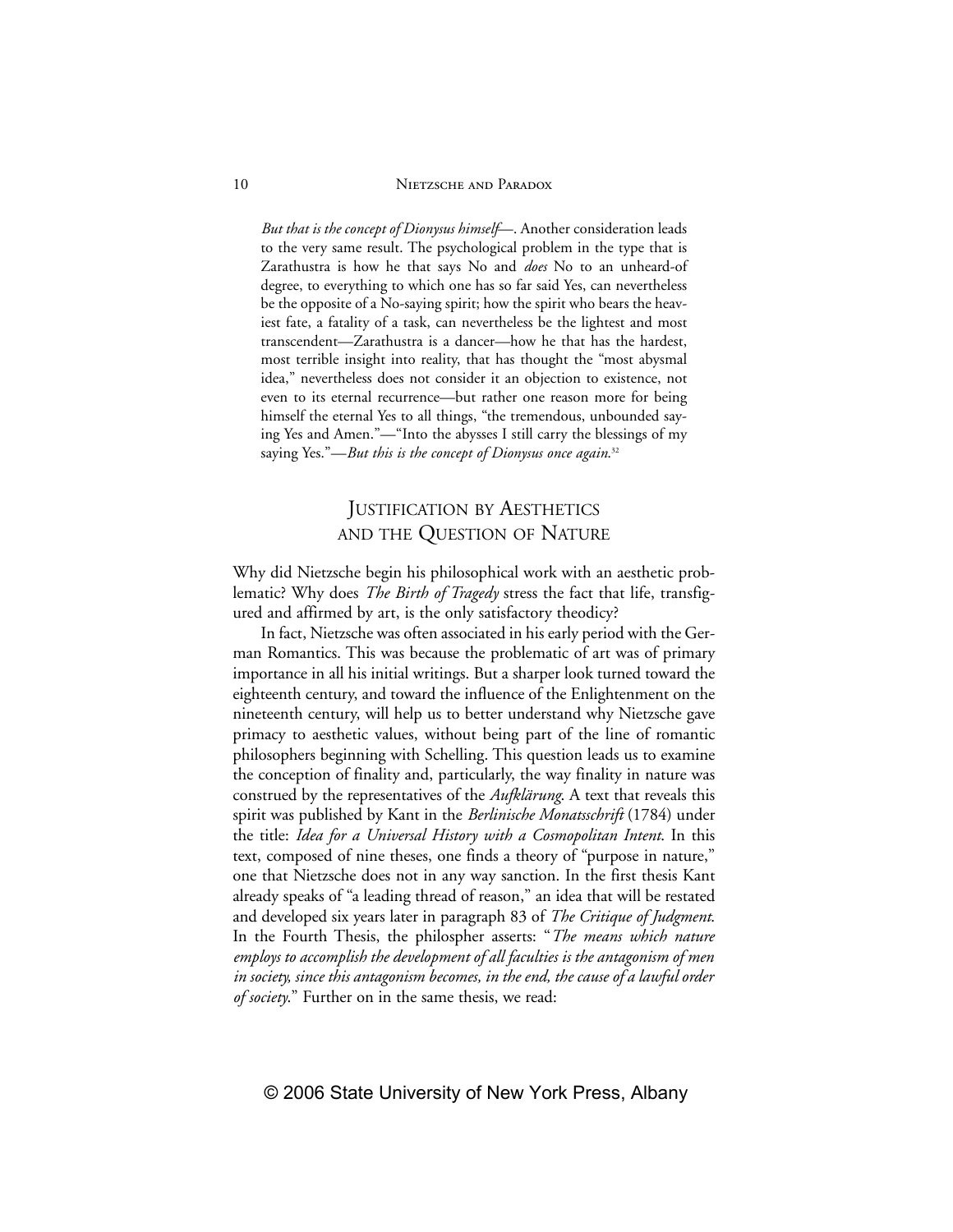In this way, the first true steps from barbarism to culture, in which the unique social worth of man consists, now occur, all man's talents are gradually developed, his taste is cultured, and through progressive enlightenment he begins to establish a way of thinking that in time can transform the crude natural capacity for moral discrimination into definite practical principles and thus transform a pathologically enforced agreement into a society, and, finally, into a moral whole.<sup>33</sup>

At the end of the Seventh Thesis, Kant maintains: "All good that is not grafted onto a morally-good character is nothing but illusion and glistering misery." And he ends the text, in the Ninth Thesis, by explicitly naming *providence*:

Such a *justification* of nature—or better, of *providence*—is no unimportant motive for adopting a particular perspective in observing the world. For what use is it to laud and recommend observing the majesty and wisdom of creation in the non rational realm of nature, if that part of the great theatre of supreme wisdom that contains the purpose of all the rest—the history of the human race—should remain an endless reproach to it... $34$ 

We are well aware of the influence exercised by Shaftsebury's philosophy on the eighteenth century, not only in England but also in France, Germany, and particularly on Leibniz and the so-called precritical period of Kant. Kant's conception of beauty, even though it has undergone certain transformations and has been distanced from the model of the Cambridge philosophers, nevertheless sustains a perspective of immanence and finality that Shaftsebury himself maintained in his philosophy of nature. In this regard, Shaftsebury's *Hymn to Nature* played a considerable role in Herder's philosophy of nature and in that of the young Goethe.<sup>35</sup>

Now, nothing is more foreign to the basic method and thought of Nietzsche than to assign an ordered finality to nature, to endow it with some providence or a pedagogical and rational *telos*. These conceptions, which he attributes, either explicitly or implicitly, to the forces of morality, are revealed progressively as symptoms of decadence, as an expression of the negative forces of life that are disguised as noble, sublime, and "divine" appearances.

In *The Birth of Tragedy*, Nietzsche deliberately uses the terminology developed by Christian morality up to his time. In doing so, he acccentuates the change of values he introduced in such a terminology, even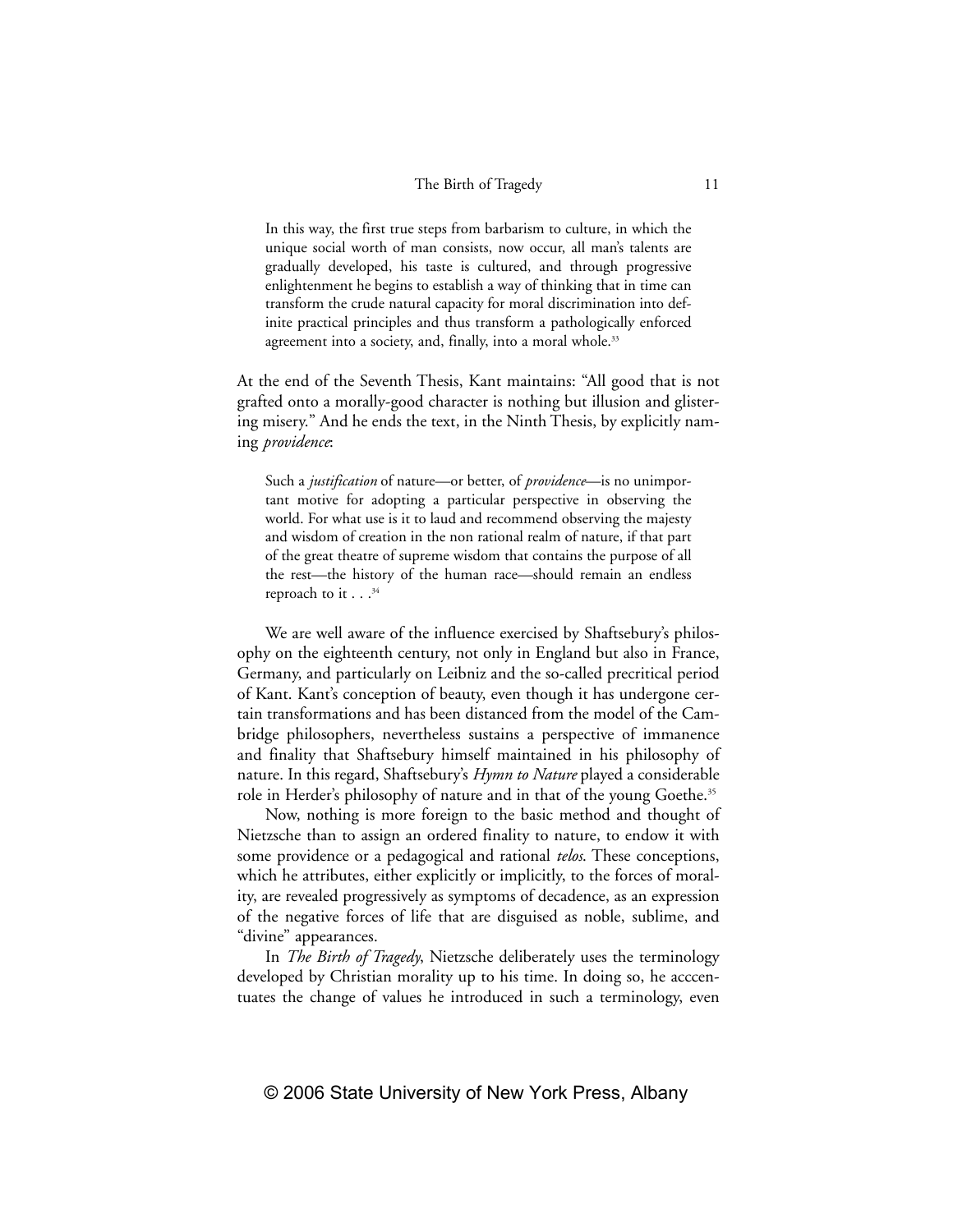though the revaluation of all values is only clearly manifested in the later writings. Thus, already in chapter 3 of *The Birth of Tragedy*, he refers to art as what the Greeks, exceptionally gifted at suffering, have used to create the Olympian world as a mirror in which life appears transfigured in the joy, the incitement to survive, the affirmation and justification of life: "the only satisfactory theodicy." He stresses several times that the world and existence can only be justified insofar as they are treated as aesthetic phenomena.36

That same terminology and evaluation will be reiterated, sixteen years later, in a series of reflections on *The Birth of Tragedy*:

*Art as the redemption of the man of knowledge*—of those who see the terrifying and questionable character of existence, who want to see it, the men of tragic knowedge.

*Art as the redemption of the man of action*—of those who see the terrifying and questionable character of existence but live it, want to live it, the tragic-warlike man, the hero.

*Art as the redemption of the sufferer*—as the way to states in which suffering is willed, transfigured, deified, where suffering is form of great delight.37

But does nature have any ends? Yes, but these ends remain hidden. In referring to the "naive" in art, Nietzsche explains it as the capacity of Apollonian culture to overcome the terrifying aspects of existence and the susceptibility to suffering by recourse to the most forceful and pleasurable illusions. But it is only rarely that the naive is attained—that one takes total possession of the transfiguration and beauty of mere appearance. "The Homeric 'naïveté' can be understood only as the complete victory of Apollonian illusion: this is one of those illusions which nature so frequently employs to achieve her own ends. The true goal is veiled by a phantasm: and while we stretch out our hands for the latter, nature attains the former by means of an illusion."38

For Nietzsche, Homer is the "naive" artist par excellence. He knows how to combat, through the mirroring play of beauty, the artistically correlative attitude for suffering and for the wisdom of suffering, in affirmation.

Curiously, in the same chapter and context in which he treats "naive" art in Apollonian civilization and the ends of nature, Nietzsche stresses, directly following the above quote, that "in order to glorify themselves, these creatures had to feel themselves worthy of glory; they had to behold themselves again in a higher sphere, without this perfect world of con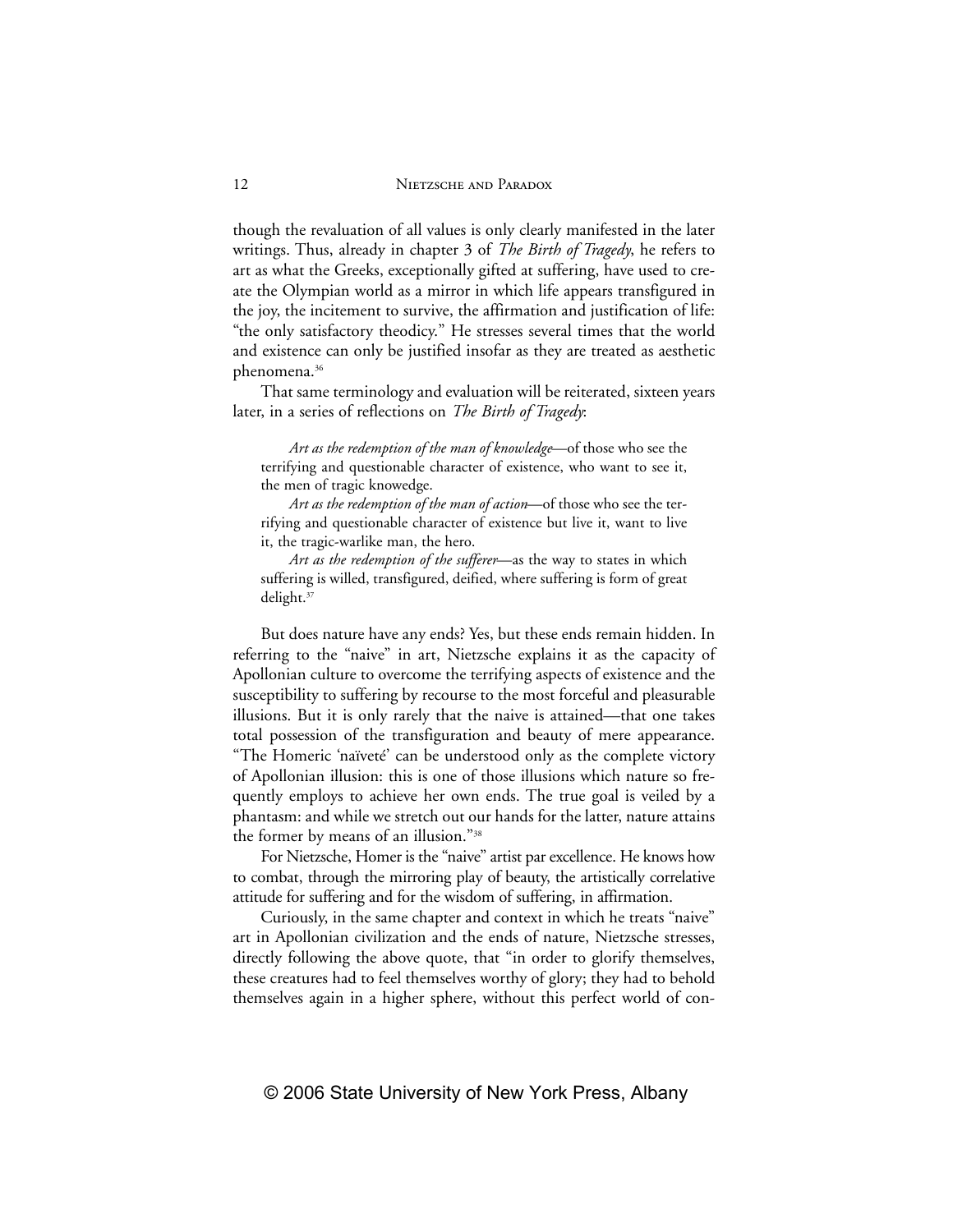templation acting as a command or a reproach."39 Notice the word "command" is not used here by chance.

In a writing of December 1872, that treats the origin of the ancient Greek state, Nietzsche refers unequivocally to the ends of nature, placing an accent on force, violence and the cruelty that form the basis of this origin: "Here again we see with what pitiless inflexibility Nature, in order to arrive at Society, forges for herself the cruel tool of the State—namely, that *conqueror* with the iron hand, which is nothing else than the objectification of the instinct indicated."40 Here again one does not feel the presence of an ordered finality of nature that employs the antagonism and discord among men to lead them, through an "enlightened progression," to a moral whole or to a legal order of society. In fact, the idea of progress, of a legal order, and a "leading thread of reason," are totally excluded from Nietzsche's basic intent. This will appear even more evident in *Unmodern Observations*, where he is critical of the supposed superiority of modern civilization: "I do not necessarily mean religious dogmas only, but such claptrap notions as "progress," "general education," "nationalism," "modern state," "struggle of church and state (*Kulturkampf*)."<sup>41</sup>

It is clear that Nietzsche views nature as the setting for the State, but as a means of reaching its liberation in the world of art. Thus, for him, the suffering, which is already proper to human existence, must be increased to allow a small number of Olympians to bring forth art: ". . . then out of all that speaks the enormous necessity of the State, without which Nature might not succeed in coming, through Society, to her deliverance in semblance, in the mirror of genius."42

But what exactly is nature for Nietzsche? Generally speaking, it appears to him in the sense of *physis*, that is, as a dynamic principle of growth and production. In fact, in this first period, and despite distancing himself from Schopenhauer in the work on tragedy, his influence is still quite apparent. This is why in a fragment dated 1870–1871, he speaks of a "nucleus of nature" as "true being, being in itself, anonymous truth, the sphere of eternal being, the inaccessible One and Eternal, the abyss of true being."43

But whereas in *The Birth of Tragedy* nature is present as a great artist—who expresses herself symbolically through Dionysian dithyramb, who creates the tragic chorus, through the symbolic resources of dance, music, and language, who manifests her knowledge, the ground of herself, the ground of things and the *universal will* nature will appear much later, in a greatly enlarged sphere of culture,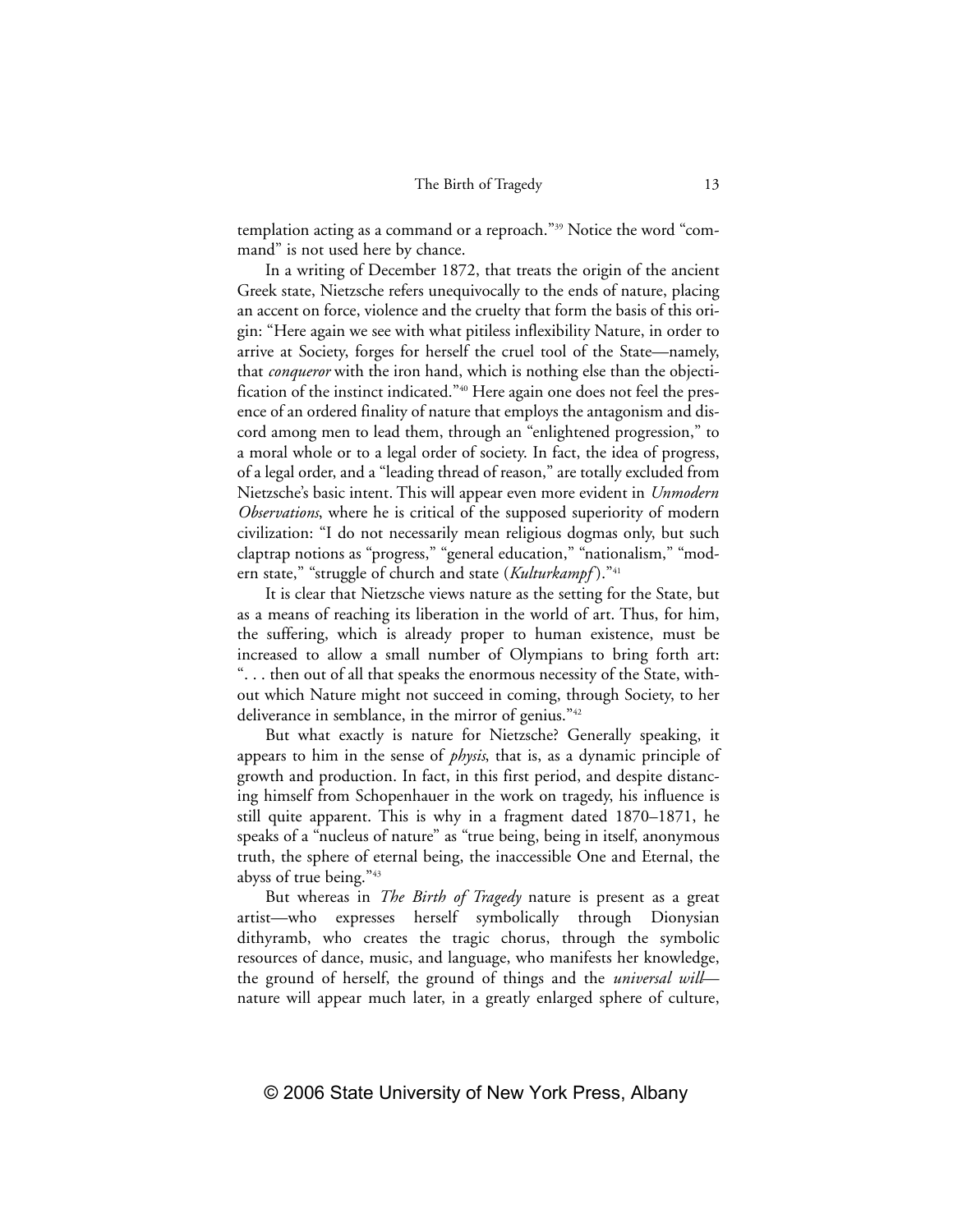aspiring to her own humanization and liberation, engendering, with the help of culture, the "philosopher," "artist," and the "saint."

Nietzsche's idea of nature will thus be restated and developed in *Schopenhauer as Educator*, a work that forms part of *Unmodern Observations*, but that, along with the other three works composing the text, clearly contrasts with the bold insights and the malleability of style characteristic of the earlier writings.

Effectively, in section 5 of *Schopenhauer as Educator*, Nietzsche fleshes out what he means by an end of nature, as well as the relation that exists between Nature and culture. In an affirmative statement, where the critique of Darwin is patently obvious, he writes:

They are those true *men, those no-longer animals, the philosophers, artists and saints*. In their appearance and through their appearance, Nature, who makes no leaps, makes her only leap, a leap of joy! For the first time she feels that she has reached her goal (*am Ziele*), the point at which she intuits that she will have to unlearn her goals (*Ziele*), and that she has staked too much on the game of life and Becoming.<sup>44</sup>

It is thus culture that implements liberation, growth, and transfiguration—in brief, the fulfillment of *physis*. For: "This is the fundamental idea of *culture*, insofar as culture imposes only one duty on each of us: *to promote the production of the philosopher, the artist, and the saint, within us and in the world, and thereby to labor for the perfection of Nature.*"45

But nature, left to herself, is incapable of utilizing these means to arrive at an end. It wastes its energies, and dispenses its forces by "follies and blunders." Almost everywhere it fails and unceasingly spoils its work, to start over and over again. It finds itself in distress, "striving toward Man, in her pain at seeing her work once again miscarry, yet everywhere successfully producing beginnings, features, forms."46

But this work, like nearly all of Nietzsche's writings, raises more questions than it resolves. For, although the conception of nature and culture is revisited and extended, the relations between the two remain in the end cast in shadow. Nature is presented as an active principle of production that, nevertheless, needs culture to achieve its ends. But culture is that very *physis*, which appears worked, improved, and transfigured. This is apparent in section 5 of the abovementioned text: "And if all nature aspires to man, it is to show us that man is necessary in order to redeem nature from the curse of animal existence; and that in man existence at last owns a mirror in whose depths life no longer appears as senseless, but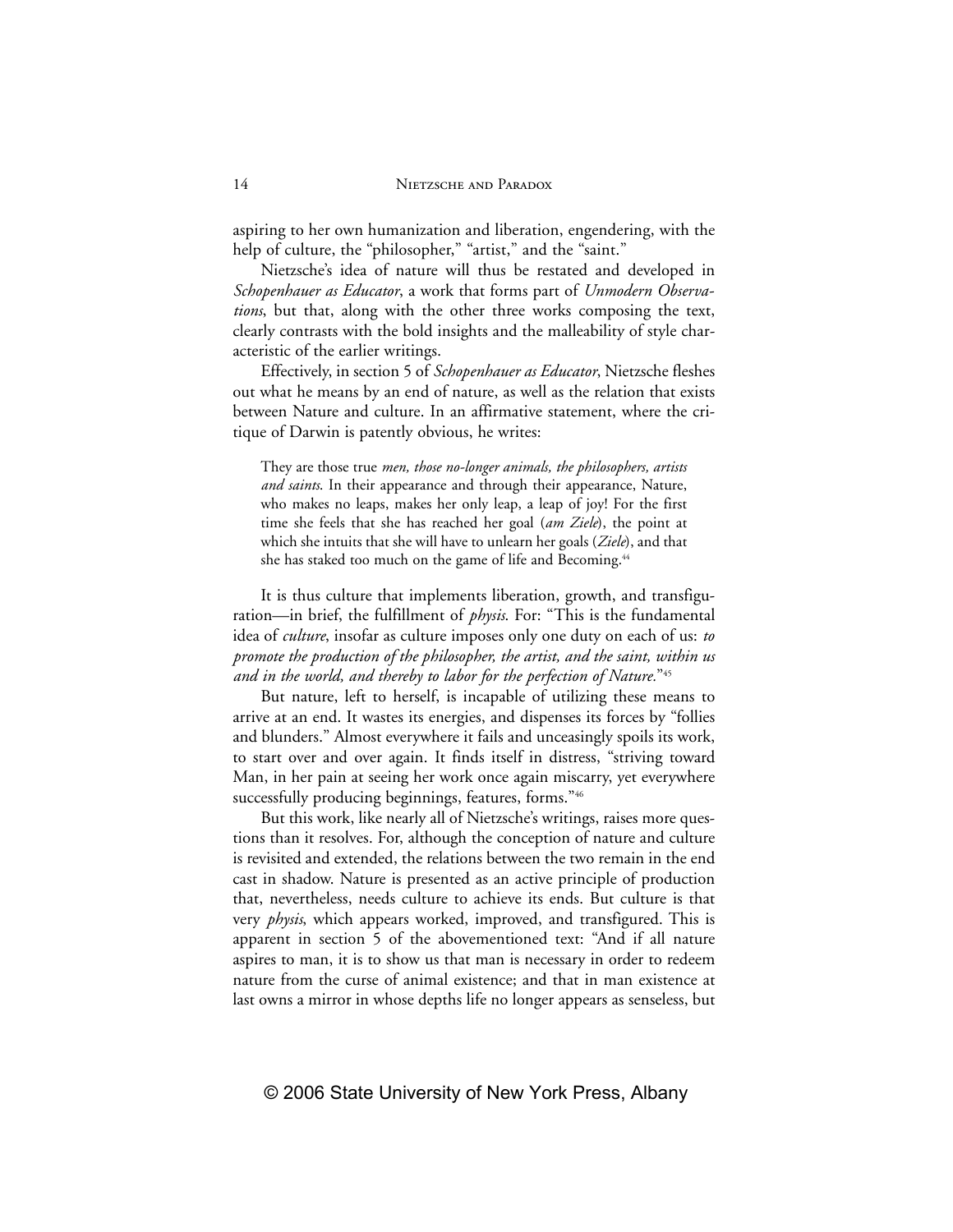in its metaphysical meaning."<sup>47</sup> Thus, are there two principles or one? This is a question that is also posed by Nietzsche: "where does the animal end and man begin?"

Certain interpreters, Kaufmann among them, see in these two domains of *physis-culture*, as in the couple *Dionysus-Apollo*, a correspondence with *matter-form*. *Physis* is the chaos to be organized, or the matter to be informed, elevated and transfigured. Thus, the conclusion is that the young Nietzsche is a dialectician, whose thought in the later writings becomes monistic, exemplified by the will to power. For Kaufmann, the *will to power* represents the final reconciliation bridging the abyss between conflicting drives, that is, those of Dionysus and Apollo, nature and values, *physis* and culture, disorder and finality, the empirical self and the true self.48 But these authors run up against numerous difficulties in trying to settle the question of knowing if Nietzsche is a "monist" rather than a "dualist," since either one of these responses can only be reached by an act of force. That is to say, Nietzschean thought is set constantly in a coming and going, in an "interval," in a ceaseless movement that repeats itself as difference, or as the affirmation of difference—in short, as the reality by which it expresses and shows itself and, continually, tries to evaluate itself. This explains the metaphor of the bridge, used frequently in Nietzsche's work. This metaphor reappears in the form of the "tightrope walker" in the speech Zarathustra gives when he arrives at a small village situated at the edge of the forest. After having announced the coming of the overman to the people gathered in the marketplace, he speaks about the man who wills to "go under." Indeed, it is after having come down form the mountain and crossed the forest that, at its very *edge*, Zarathustra announces the overman. Then, in an amazed tone, he exclaims:

"Man is a rope, tied between beast and overman—a rope over an abyss. A dangerous across, a dangerous on-the-way, a dangerous looking-back, a dangerous shuddering and stopping."

"What is great *in* man is that he is a bridge and not an end (*Zweck*): what can be loved in man is that he is an *overture* (*Übergang*) and a *going under* (*Untergang*)."49

#### Martin Buber says that:

The problem of man is for Kant a problem of limits (*ein Grenzproblem*), that is, the problem of a being who effectively belongs to nature but not to nature alone, of a being who settles at the frontier of nature and some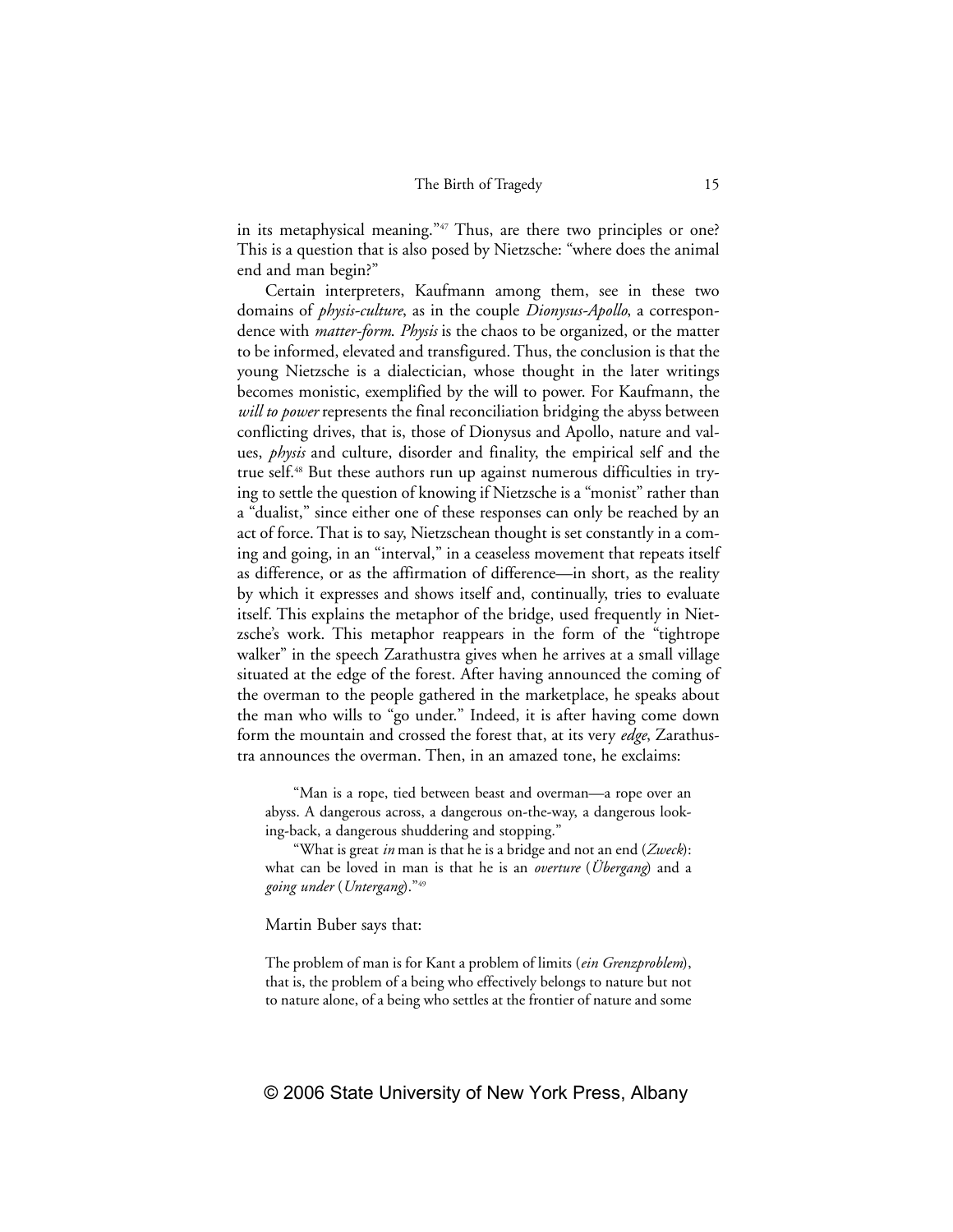other realm. For Nietzsche, the problem of man is a problem of borders (*ein Randproblem*), the problem of one being who, leaving the heart of nature, finds himself at its extreme border, at the perilous extremes of natural Being, where he does not find that, as in Kant, the ether of the spirit begins, but, rather, the vertiginous abyss of nothingness.<sup>50</sup>

This statement will become clearer if we consider it in the perspective of what is represented, for the Hellene, in the person of Socrates, tragic wisdom, and science.

## SOCRATES, TRAGEDY, SCIENCE

A sentence in chapter 14 of *The Birth of Tragedy* both consolidates and demonstrates the principal arguments of the book, namely, the essence of tragedy and its death by Socratism:

"Optimistic dialectic drives *music* out of tragedy with the scourge of its syllogisms; that is, it destroys the essence of tragedy, which can be interpreted only as a manifestation and projection into images of Dionysian states, as the visible symbolizing of music, as the dream-world of Dionysian intoxication."51 In his *Attempt at a Self-Criticism*, Nietzsche will add that tragedy, born of the Dionysian and of tragic myth, has died as a result of "Socratic morality," the dialectic, or the frugality and cheerfulness of the theoretical man. For, given that "the problem of science cannot be recognized in the context of science," that same science, considered for the first time "as problematic, as questionable," will be the task of this book, that is, "*to look at science in the perspective of the artist, but at art in that of life*."52

In fact, as we have said in the beginning, the central and most interesting part of the work, in which Nietzsche establishes his "metaphysics of the artist," is found in chapters 7 through 15. These chapters center on the birth and death of tragedy, employing dense and difficult nuances, which are hard to grasp in their richness and, subsequently, their ambiguity. Socrates, who enters the stage in chapter 12, kills tragedy by speaking through Euripides: "Even Euripides was, in a sense, only a mask."53

Nietzsche associates Socratism, dialectics, and logic with science, to the extent that science advances by reasoning and maintains a finality and universal validity to the detriment of the power of illusion, intuition, appearance, and the play of fantasy that produces art and affirms life. The concept is ice cold, ossified, a symptom of an indigence rather than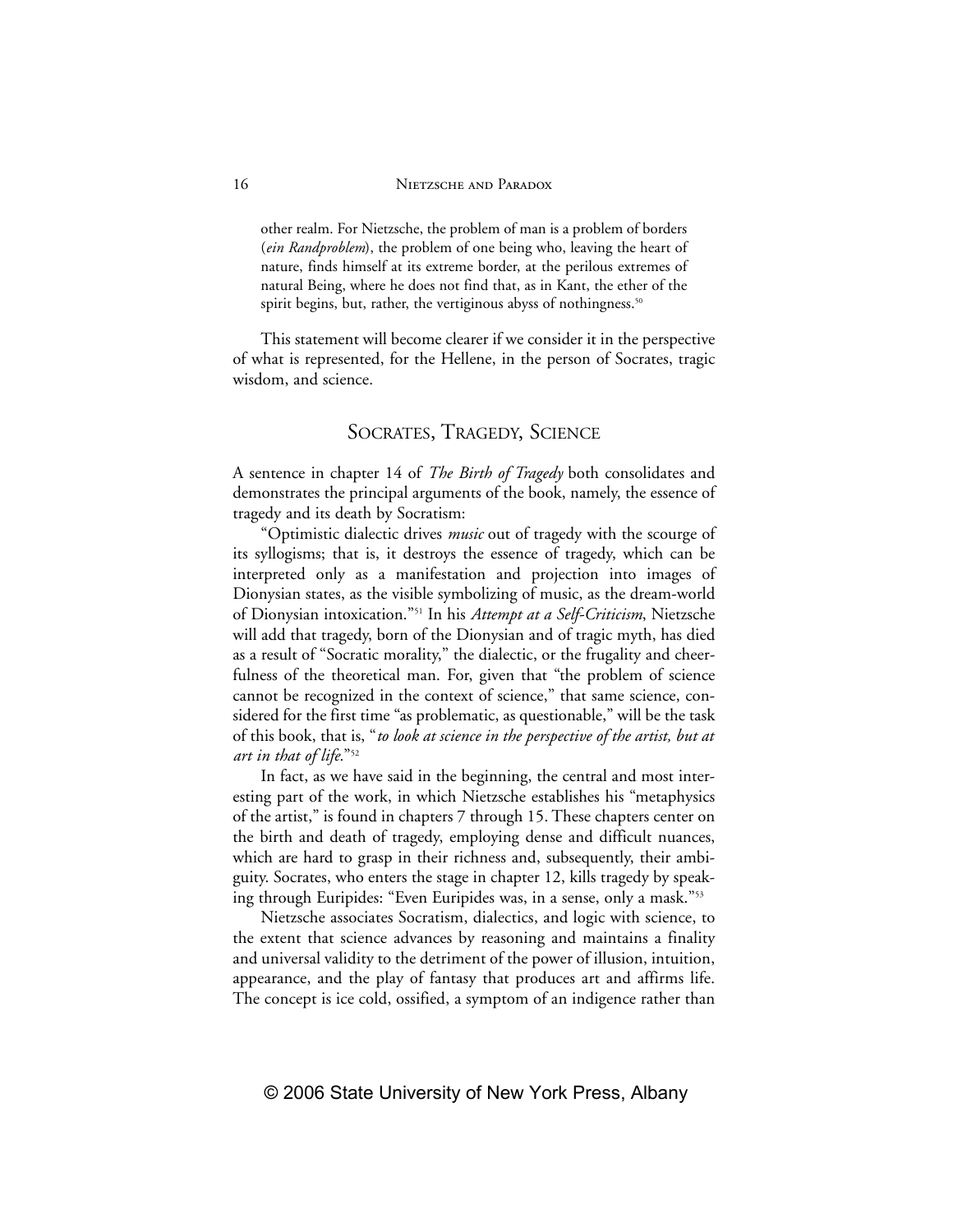an ascendant and overflowing life, which justifies itself, affirms itself in its excess of force. Thus, regarding Heraclitus and Parmenides, Nietzsche will write:

While each word of Heraclitus expresses the pride and majesty of truth, but of truth grasped in intuitions rather than attained by the rope ladder of logic, while in Sibylline rapture Heraclitus gazes but does not peer, knows but does not calculate, his contemporary Parmenides stands beside him as counter-image, likewise expressing a type of truthteller but one formed of ice rather than fire, pouring cold piercing light all around.54

Calculated reasoning moves arduously; it requires solid foundations on which to step in the course of its laborious advance. But what gives philosophy the capacity to leap over great distances, to reach its objective by light and quick steps? It is an alien and illogical force called imagination. "Lifted by it, it leaps from possiblilty to possibility, using each one as a temporary resting place."55 This is why Heraclitus appears to Nietzsche as a philosopher whose "regal possession is his extraordinary power to think intuitively," whereas "toward the other kind of thinking, the type that is accomplished in concepts and logical combinations, in other words toward reason, he shows himself cool, insensitive, in fact hostile, and seems to feel pleasure when he can contradict it with an intuitively arrived-at truth."56 But when and how did tragedy die?

At the very beginning of chapter 11 of *The Birth of Tragedy*, Nietzsche states: "Greek tragedy met an end different from her older sister-arts: she died by suicide, in consequence of an irreconcilable conflict; she died tragically.  $\ldots$ <sup>"57</sup> What this means, then, is that tragedy can only die tragically. And it died by the intervention of one of its greatest representatives, Euripides, the tragic poet who brought the common people onto the stage, who privileged the dialogue and its skein of arguments at the expense of music and the choir—in short, who excluded the original Dionysian element from tragedy: ". . . to reconstruct tragedy purely on the basis of an un-Dionysian art, morality, and world view. . . ."58 What is tested, then, is the very *Apollonian clarity* that obstructs access to the Dionysian vision of the world and to the joy of beautiful appearances. It is the *Socratic aesthetic* or the dialectical optimist who, by way of his gobetween Euripides, dissociates the Apollonian element from the Dionysian and kills tragedy. One could say that Socrates "is the father of the logic possessing the most pronounced characteristics of pure science.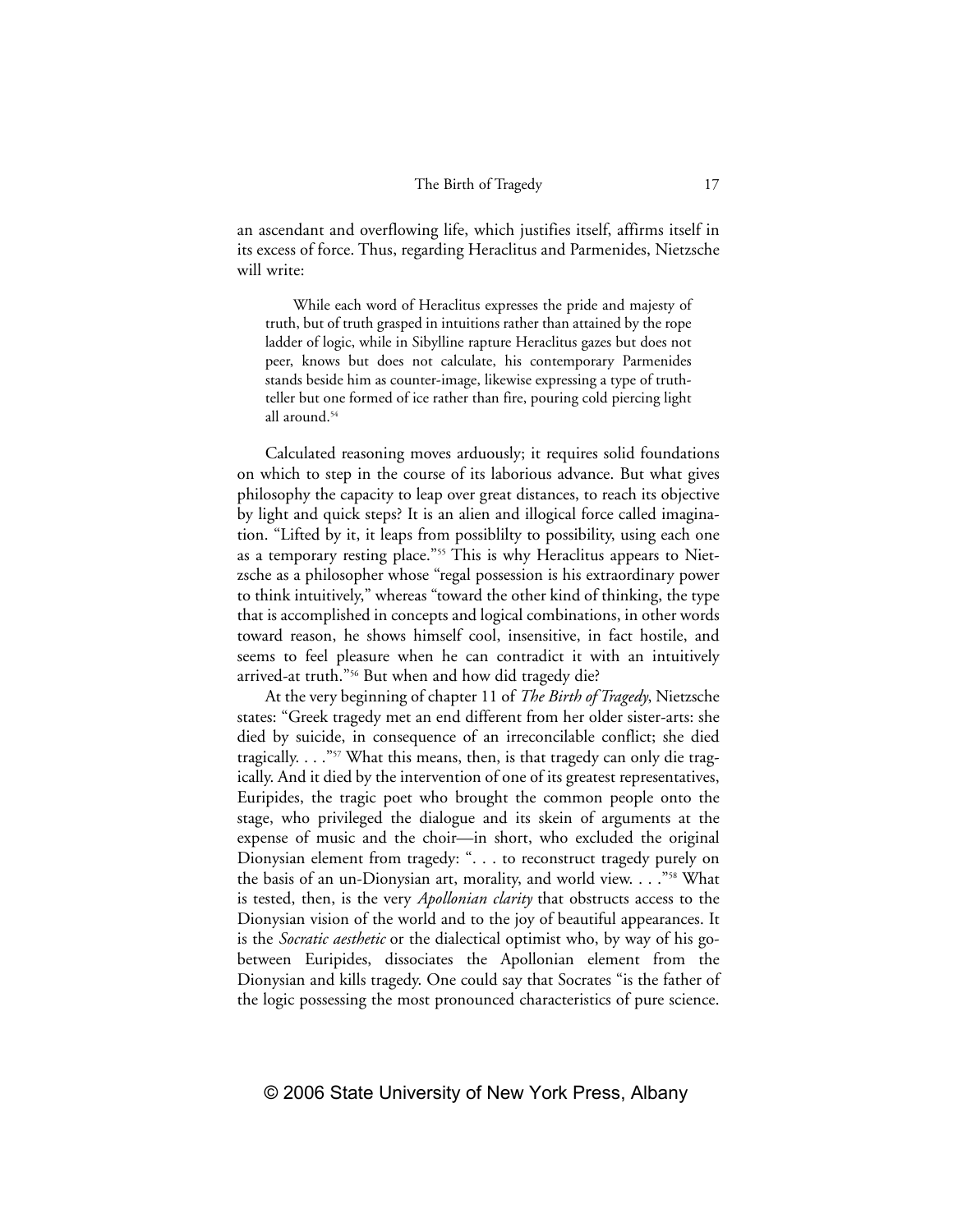He has destroyed the musical drama that had brought together the threads of all ancient art."59 For dialectic, as science, is essentially optimistic, believing in cause and effect, a relation between crime and punishment, virtue and happiness. "The dialectic's arithmetic operations leave no remainder; it cancels out everything that cannot be decomposed by its concepts."<sup>60</sup>

Nietzsche realizes, however, that an anti-Dionysian tendency had already slipped little by little into tragedy even before Socrates, and that the predominance of dialogue and argumentation had made it more and more effective. In Sophocles, for example, one already experiences a displacement of the chorus by actors, which destroys its principal responsibility for creating the tragic effect, and thus contributes to its effacement in Euripides, Agathon and the new comedy.

If Nietzsche considers that the decline of tragedy reached its nadir with Euripides, it is compensated for by Sophocles and Aeschylus, both of whom fit the title of true tragic poets. But, in the end, it is Aeschylus who receives his nearly complete admiration. For it is Aeschylus who touched the surface of the most inexplicable and terrifying depths of myth. There is a difference between Sophocles and Aeschylus, though: in Sophocles, one is made aware of the glory of passivity; in Aeschylus, on the contrary, of the glory of activity. The hero of Sophocles's *Oedipus at Colonus* patiently endures the excesses of his agonies, thus demonstrating that it is at the extreme limits of his passivity that he accedes to supreme activity an activity to which all of his conscious deeds and gestures of the past have not led. Inversely, Aeschylus's hero rises to titanic stature, gains culture by his own efforts and forces, and compels the gods to enter into an alliance with man, thus symbolizing the narrow and obscure link of mutual dependence that exists between men, particularly the artist, and the divine. Prometheus "found the defiant faith that he had the ability to create men and at least destroy the Olympian gods, by means of his superior wisdom which, to be sure, he had to atone for with eternal suffering."<sup>61</sup> This is why Nietzsche sees in the sovereign *power* of the great genius and in the stern pride of the artist the content and soul of Aeschylus's poem, while Sophocles's *Oedipus* sounds as a prelude the saint's song of triumph.

According to Nietzsche, the Promethean myth, which belongs, since its origin, to the Aryan community and evidences their gift for the profoundly tragic, has the same characteristic significance for the Aryan mentality as the myth of the fall has for the Semitic mentality. There exists between the two myths a family connection comparable to that between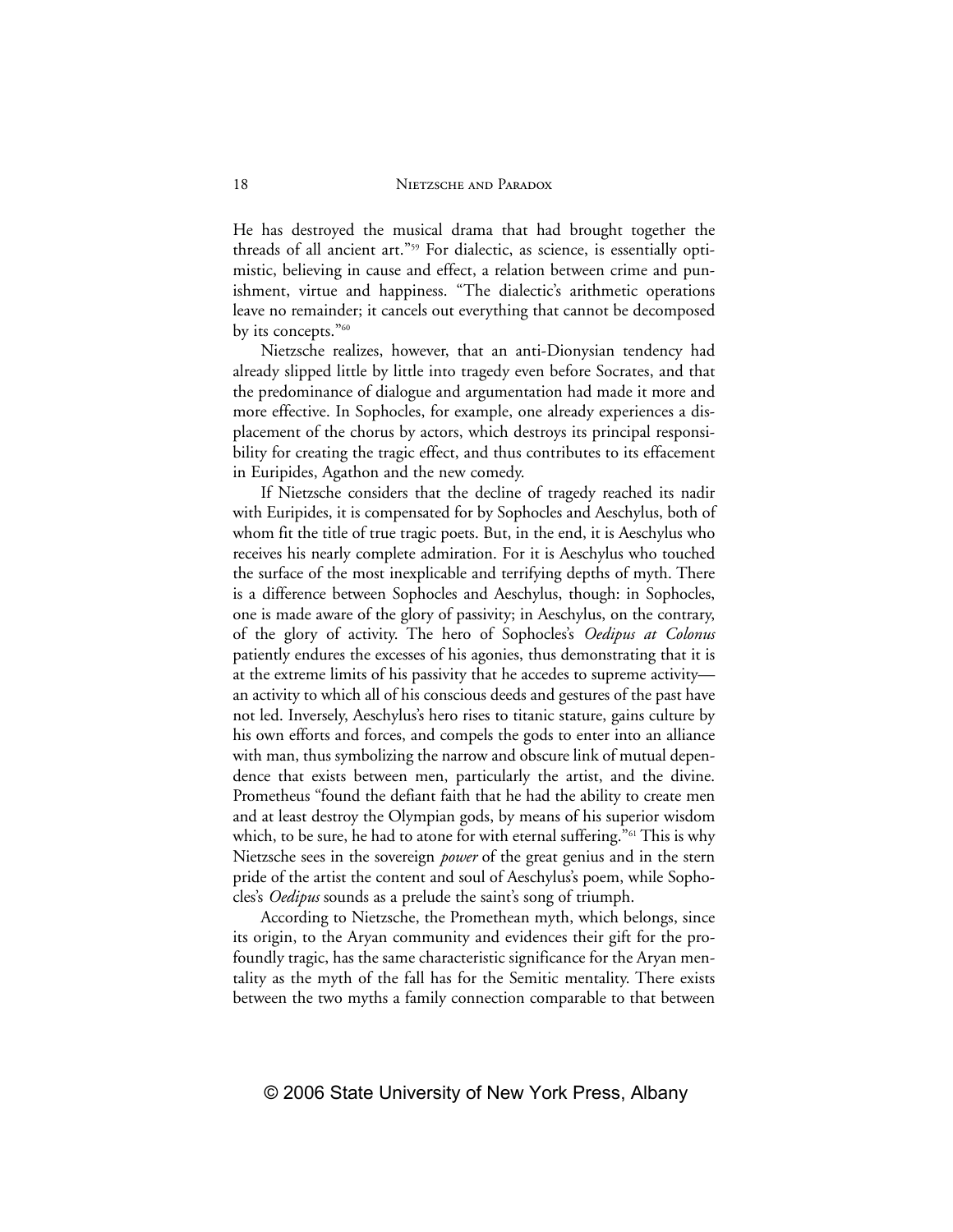brother and sister. Only—and this will explain the difference between the two myths—in the Promethean legend man does not receive fire as a gift from heaven as a blazing lightning bolt or the warming rays of the sun; rather, he feels himself free and capable of mastering fire because of a sacrilege, that is, an act paid for with consequences that involve "the whole flood of sufferings and sorrows with which the offended divinities have to afflict the nobly aspiring race of men."<sup>62</sup>

This is a harsh idea which, by the *dignity* it confers on sacrilege, contrasts strangely with the Semitic myth of the fall in which curiousity, mendacious deception, susceptibility to seduction, lust—in short, a series of pre-eminently feminine affects was considered the origin of evil. What distinguishes the Aryan notion is the sublime view of *active sin* as the characteristically Promethean virtue. With that, the ethical basis for pessimistic tragedy has been found: the *justification* of human evil, meaning both human guilt and the human suffering it entails.<sup>63</sup>

The Promethean hero, in his titanic striding to destroy the barriers of individuation and to rise up as the unique essence of the world, reveals through his acts the interconnection of two worlds: those of the human and the divine. These two worlds, taken separately, have right on their side, but confronted by one another, they are condemned to suffer for their individuation. The hero, however, must take it on himself to suffer the consequences of his rebellion and his immeasurable pride: ". . . which means he commits sacrilege and suffers. Thus the Aryans understand sacrilege as something masculine, while the Semites understand sin as feminine, just as the original sacrilege is committed by a man, the original sin by a woman."64

After this digression, which is necessary for Nietzsche to establish his view of the tragic, comes the question of the death of tragedy by the dialectical optimist or the Socratic aesthetic. For, according to Nietzsche, even if an anti-Dionysian tendency was in the air before Socrates, it was with him that this tendency reached an unprecedented fullness.

Indeed, in *The Birth of Tragedy* Socrates is presented as the model of the theoretical man, in whom the logical nature has developed in such an unbridled and excessive way that one can find a parallel only in the most powerful instinctive forces:

In this utterly abnormal nature, instinctive wisdom appears only to *hinder* conscious knowledge occasionally. While in all productive men it is